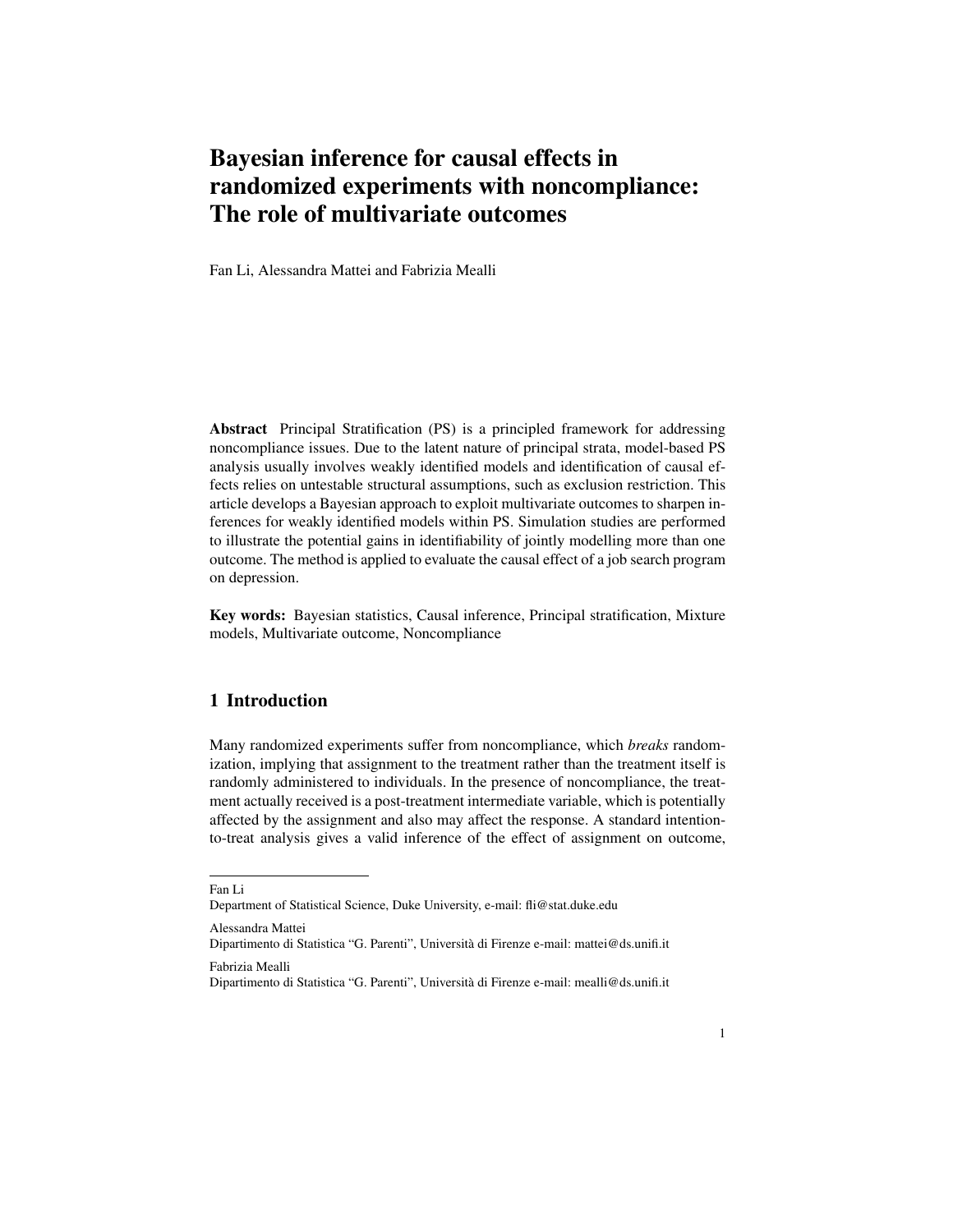but usually the goal is to study the effect of receiving the treatment rather than the assignment.

A principled framework to noncompliance is principal stratification (PS) (Frangakis and Rubin, 2002), a generalization of the instrumental variable approach to noncompliance by Angrist et al.(1996) and Imbens and Rubin (1997). While PS is applicable to a wide range of situations involving intermediate variables, such as truncation by death, mediation, this paper focuses on the special case of noncompliance. A PS with respect to the intermediate variable "receipt of the treatment" is a cross-classification of units into latent classes defined by the joint potential compliance statuses under both treatment and control. Principal causal effects (PCE), that is, comparisons of potential outcomes under different treatment levels within compliance principal strata, are in general the causal estimands of primary interest in a PS analysis.

Since at most one potential outcome is observed for any unit, compliance principal strata are generally latent and the key of PS analysis is to address the identifiability issue of PCEs. There are two streams of work in the existing literature regarding this: (1) deriving nonparametric bounds for the causal effects under minimal structural assumptions (e.g., Manski, 1990); (2) specifying additional structural or modelling assumptions, such as exclusion restriction, to identify PCEs and conducting sensitivity analysis to check the consequences of violations to such assumptions (e.g., Schwartz et al., 2012).

Using auxiliary information from covariates to identify causal effects has been also discussed (e.g., Jo, 2002). However, the importance of exploiting multiple outcomes is less acknowledged. In fact, information on multiple outcomes is routinely collected in randomized experiments and observational studies, but it is rarely used in analysis unless the goal is to study the relationships between outcomes. Exceptions include Jo and Muthen (2001), Mattei et al. (2012) and Mealli and Pacini (2012). In this article we further investigate the role of multivariate outcomes to sharpen inferences for weakly identified models within PS, proceeding from a parametric perspective, particularly under the Bayesian paradigm.

The article is organized as follows. Section 2 introduces the PS framework and Section 3 proposes a Bayesian approach to exploit multivariate outcomes to sharpen inferences for weakly identified models within PS. In Section 4, we perform simulation studies to examine the benefit from using multivariate outcomes under various scenarios. In Section 5, we re-analyze the Job Search Intervention Study (JOBS II) using the proposed bivariate approach. Section 6 concludes with a discussion.

## 2 The principal stratification approach to noncompliance

Discussion of causal inference in this article is carried out under the potential outcome framework, also known as the Rubin Causal Model (RCM) (Rubin, 1978). Consider a large population of units, each of which can potentially be assigned a treatment indicated by *z*, with  $z = 1$  for treatment and  $z = 0$  for control. A ran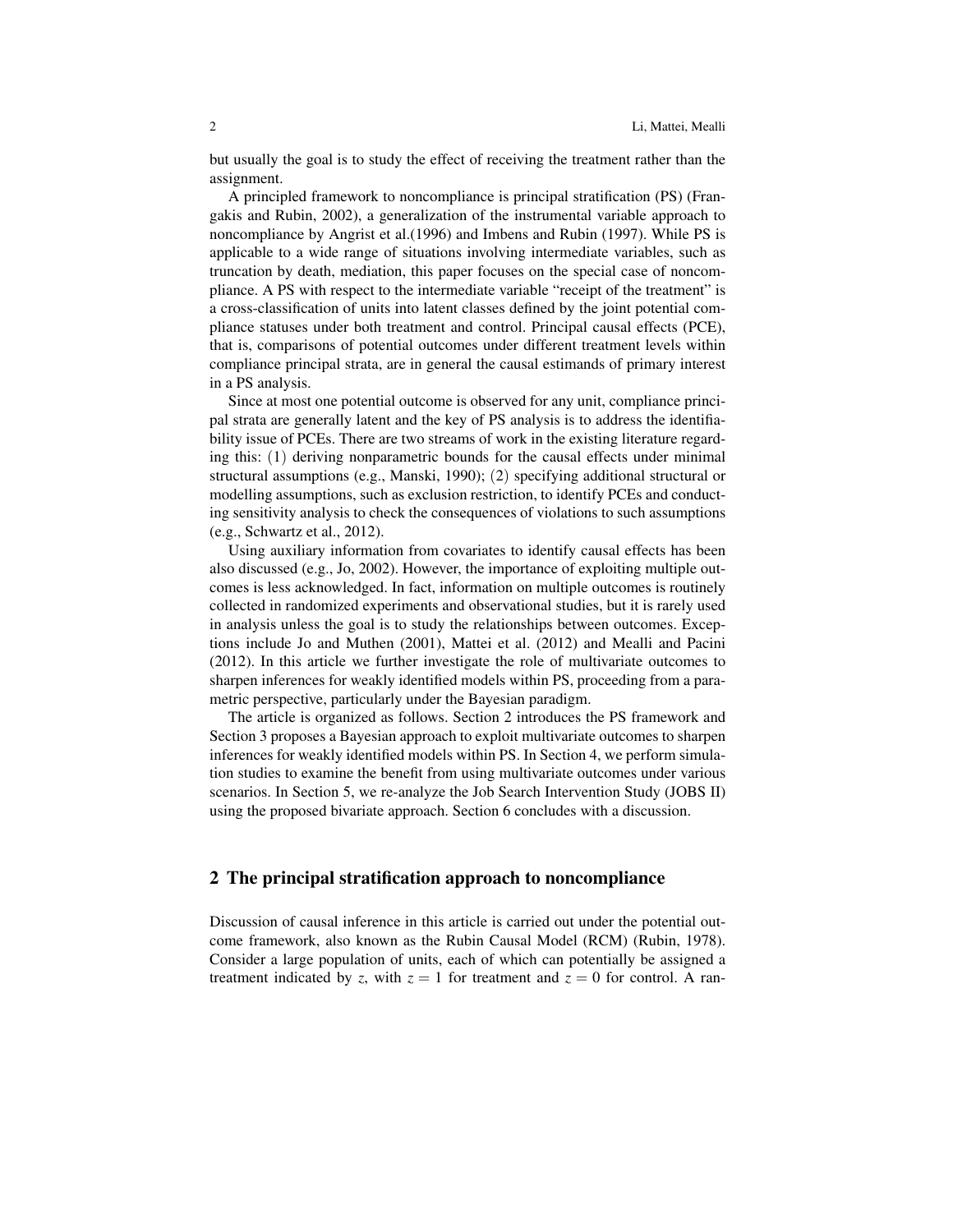dom sample of *n* units from this population comprises the participants in a study, designed to evaluate the effect of the treatment on all or a subset of *M* outcomes  $Y = (Y_1, ..., Y_M)'$ .

Assuming the standard Stable Unit Treatment Value Assumption (SUTVA) (Rubin, 1980), for each outcome  $Y_m$ , we can define two potential outcomes for each unit,  $Y_{im}(0)$  and  $Y_{im}(1)$ , corresponding to each of the two possible treatment level. For each unit *i*, let  $Y_i(z) = (Y_{i1}(z),...,Y_{im}(z))'$  be the vector of the potential outcomes given assignment *z*.

In the presence of noncompliance, the actual taking of the treatment is beyond the control of the researcher, therefore there are also two potential treatment receipt indicators for each unit:  $D_i(0)$  and  $D_i(1)$ . Let  $S_i = (D_i(0), D_i(1))$  be the joint potential treatment outcomes. Applying the idea of principal stratification, units can be classified into four principal strata according to their compliance behaviour, defined by  $S_i$ : compliers  $(S_i = (0,1) = c)$ ; never takers  $(S_i = (0,0) = n)$ ; always takers  $(S_i = (1,1) = a)$ ; and defiers  $(S_i = (1,0) = d)$ . By definition the principal stratum membership  $S_i$  is not affected by treatment assignment. Therefore, comparisons of summaries of  $Y(1)$  and  $Y(0)$  within a principal stratum, the so-called principal causal effects (PCEs), have a causal interpretation because they compare quantities defined on a common set of units. The causal estimands of interest in this article are the population principal average causal effects for the *first* outcome:

$$
\tau_s = E(Y_{i1}(1) - Y_{i1}(0)|S_i = s), \tag{1}
$$

for  $s = c, a, n$ , where  $\tau_c$  is the well-known complier average causal effect (CACE).

Since  $D_i(0)$  and  $D_i(1)$  are never jointly observed, principal stratum  $S_i$  is latent. Specifically, for each unit *i* and for each post-treatment variable, only one potential outcome is observed. Let  $Z_i$  for  $i = 1, ..., n$  be the binary variable indicating whether unit *i* is assigned to the treatment  $(Z_i = 1)$  or to the control  $(Z_i = 0)$ . Then, the observed potential outcomes are:  $D_i^{obs} = D_i(Z_i)$  and  $Y_i^{obs} = Y_i(Z_i)$ . Let  $\mathbf{Z}, \mathbf{D}^{obs}, \mathbf{Y}^{obs}$ denote column vectors/matrices of the corresponding unit-level observed variables. The other potential outcomes  $D_i^{mis} = D_i(1 - Z_i)$  and  $Y_i^{mis} = Y_i(1 - Z_i)$ , are missing. Henceforth, the bold denotes column vectors/matrices of the corresponding unit-level variables. Without loss of generality, we concentrate on the case of two outcomes  $(M = 2)$ . Since we focus on randomized experiments, the following assumption holds by design:

Assumption 1. *Randomization of treatment assignment*

$$
Pr(Z_i|D_i(0), D_i(1), \mathbf{Y}_i(0), \mathbf{Y}_i(1)) = Pr(Z_i).
$$

#### 3 Multivariate Bayesian principal stratification analysis

Following Imbens and Rubin (1997), we model the conditional distribution of the compliance type:  $\pi_s = Pr(S_i = s)$ ,  $s = a, c, d, n$ ; and the conditional distribution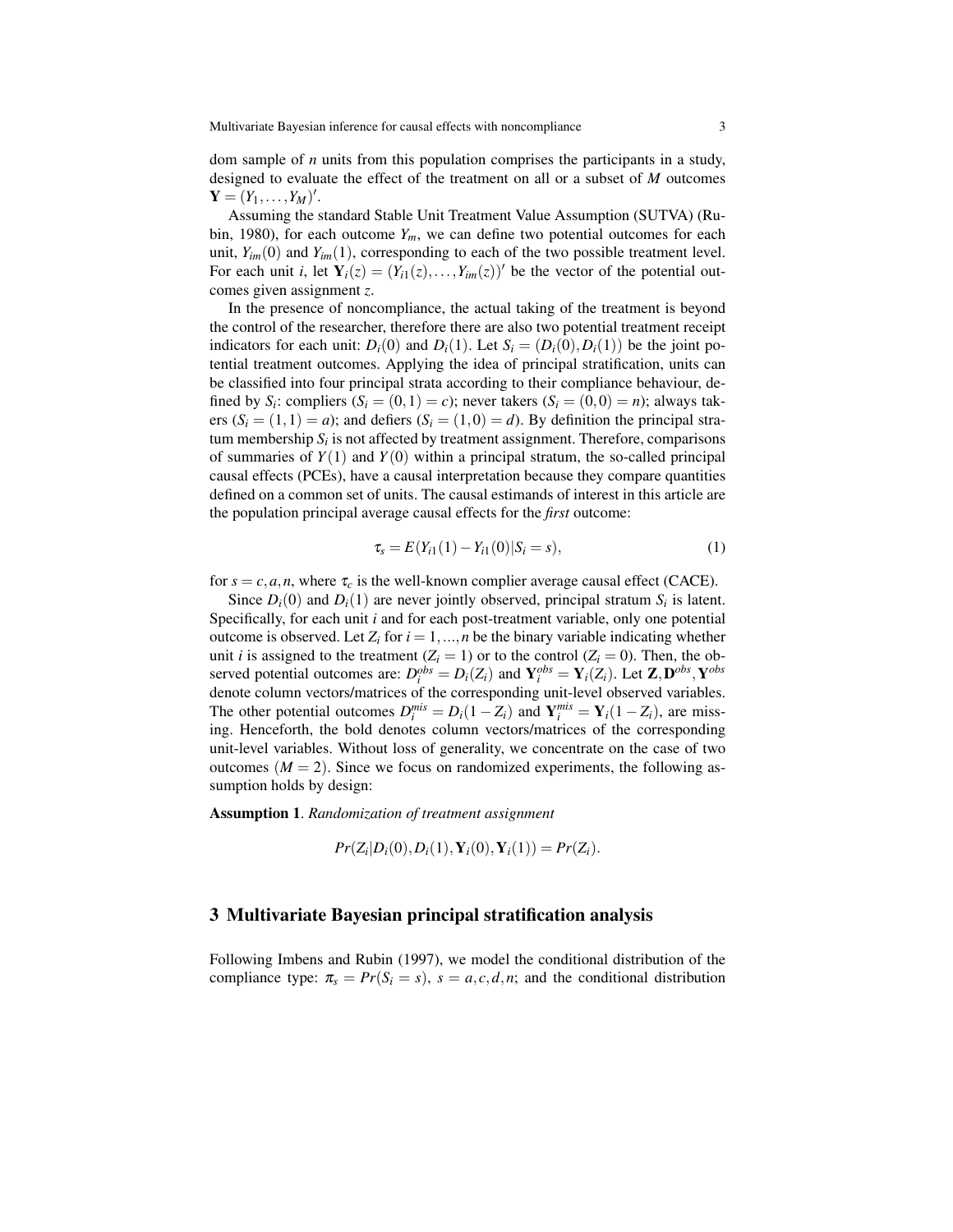of potential outcomes given compliance type:  $f_{sz}^i = Pr(Y_i^{obs}|S_i = s, Z_i = z; \theta_{s,z}),$  $z = 0, 1$ . Let  $\boldsymbol{\theta} = (\pi_a, \pi_c, \pi_d, \pi_n, {\{\theta_{s,z}\}}_{s=a,c,d,n;z=0,1})$  be the parameter vector and let  $p(\boldsymbol{\theta})$  denote its prior distribution. Then, the posterior distribution of  $\boldsymbol{\theta}$  can be written as

$$
Pr(\boldsymbol{\theta}|\mathbf{Z}, \mathbf{D}^{obs}, \mathbf{Y}^{obs}) \propto p(\boldsymbol{\theta}) \prod_{i: Z_i = 1, D_i^{obs} = 1} [\pi_c f_{c1}^i + \pi_a f_{a1}^i] \prod_{i: Z_i = 1, D_i^{obs} = 0} [\pi_n f_{n1}^i + \pi_d f_{d1}^i]
$$

$$
\prod_{i: Z_i = 0, D_i^{obs} = 1} [\pi_a f_{a0}^i + \pi_d f_{d0}^i] \prod_{i: Z_i = 0, D_i^{obs} = 0} [\pi_n f_{n0}^i + \pi_c f_{c0}^i]
$$

Without additional assumptions, inference on PCEs, τ*<sup>s</sup>* , though possible and relatively straightforward from a Bayesian perspective, can be very imprecise, even in large samples, because models are only weakly identified. Jointly modelling multiple outcomes may help to reduce uncertainty about the treatment effects on the primary outcomes. Specifically, though additional outcomes do not play extra role in the compliance model, they can improve the prediction of principal strata membership through the outcome model. In addition, some key substantive identifying assumptions, such as *exclusion restriction* (ER), may be more plausible for secondary outcomes than the primary one. This condition is referred to as "partial exclusion restriction (PER)" in Mealli and Pacini (2012):

Assumption 2. *Stochastic Partial Exclusion Restriction*

$$
Pr(Y_{i2}(0)|S = s) = Pr(Y_{i2}(1)|S = s) \quad for \quad s = a, n.
$$

Restrictions on secondary outcomes reduce the parameter space of the joint distribution of all outcomes and in turn the marginal distribution of the primary one.

In our setting a strong monotonicity assumption holds by design,  $D_i(1) \geq D_i(0)$ and  $D_i(0) = 0$  for all *i*, implying that  $\pi_d = 0$  and  $\pi_a = 0$ , so that the population is only composed of compliers and never-takers. Therefore a simple Bernoulli model is used for the compliance principal strata membership:  $Pr(S_i = c) = \pi_c, \pi_c \in (0, 1)$ .

The outcome variables we focus on consists of either two continuous variables or a continuous variable and a binary indicator. For two continuous outcomes, conditional on the principal stratum, we assume a bivariate normal distribution:  $\mathbf{Y}_i(z)|S_i = s, \sim N_2(\boldsymbol{\mu}^{s,z}, \boldsymbol{\Sigma}^{s,z})$ , where  $\boldsymbol{\mu}^{s,z} = \begin{pmatrix} \mu_1^{s,z}, & \mu_2^{s,z}, & \mu_3^{s,z}, & \mu_4^{s,z}, & \mu_5^{s,z}, & \mu_6^{s,z}, & \mu_7^{s,z}, & \mu_8^{s,z}, & \mu_9^{s,z}, & \mu_9^{s,z}, & \mu_9^{s,z}, & \mu_9^{s,z}, & \mu_9^{s,z}, & \mu_9^{s,z}, & \mu_9^{s,z}, & \mu_9^{s,z}, & \mu_9$  $\mu_1^{\tiny s,z}$ 2 and  $\mathbf{\Sigma}^{s,z} = \begin{pmatrix} \sigma_{11}^{s,z} & \sigma_{12}^{s,z} \\ \sigma_{12}^{s,z} & \sigma_{22}^{s,z} \end{pmatrix}$  $\sigma_{12}^{s,z}$   $\sigma_{22}^{s,z}$  $\begin{pmatrix} s,z \\ 12 \ s,z \\ 22 \end{pmatrix}$ ,  $s = c, n$ ;  $z = 0, 1$ . In the model for a continuous outcome  $Y_1$  and a binary outcome  $Y_2$ , we replace  $Y_{i2}$  in the previous normal model by a latent variable  $Y_{i2}^*$ and assume in addition that  $Y_{i2}(z) = I(Y_{i2}^*(z) > 0)$  with  $\sigma_2^{s,z} = 1$ . This is equivalent to assuming a generalized linear model with probit link for  $Y_2$ :  $Pr(Y_{i2}(z) =$  $1|S_i = s) = \Phi(\mu_2^{s,z})$  $\mathbf{z}^{s,z}$ ). The full set of parameters is  $\mathbf{\theta} = {\pi_c, \boldsymbol{\mu}^{s,z}, \boldsymbol{\Sigma}^{s,z}}$ . We assume that parameters are a priori independent. A conjugate prior Beta distribution is used for the compliance principal strata:  $\pi_c \sim Beta(\alpha_0, \beta_0)$ . Conjugate prior distributions are also used for the parameters of bivariate continuous outcome  $\text{models: } \Sigma^{s,z} \sim Inv - Wishart_{V_0}((\Lambda_0^{s,z})$  $\mathbf{M}_0^{s,\bar{z}}$ <sub>0</sub><sup>-1</sup>); and  $\mathbf{\mu}^{s,z}|\mathbf{\Sigma}^{s,z} \sim N_2(\mathbf{\mu}_0^{s,z})$  $S_0^{s,z}$ ,  $\sum s,z/k_0^{s,z}$  $_{0}^{s,z}$ ). For continuous-binary outcomes, we use semi-conjugate diffused normal prior distri-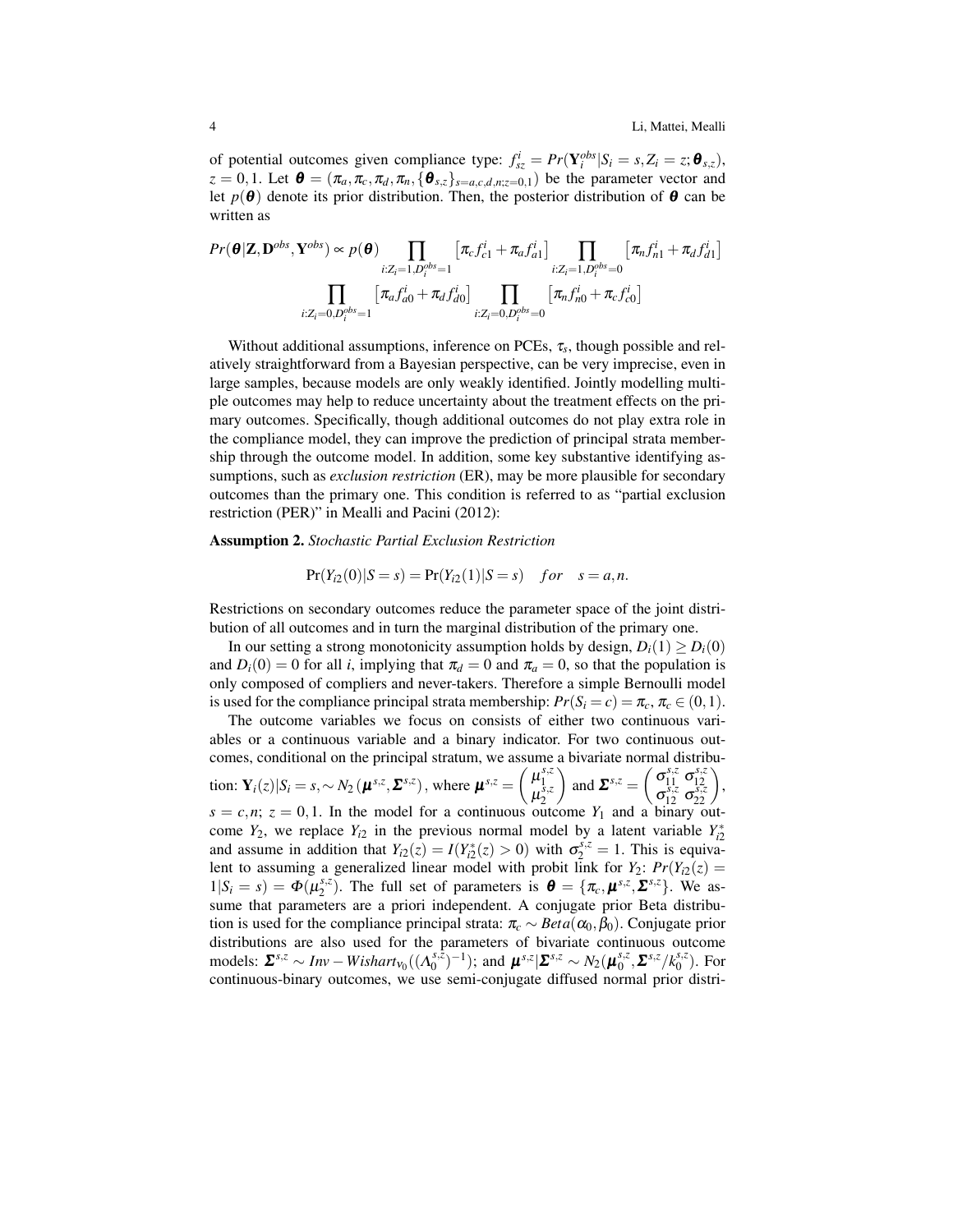|  |  |  | $\mu^{c,0}$ $\mu^{c,1}$ $\mu^{n,0}$ $\mu^{n,1}$ $\Sigma^{c,0}$ $\Sigma^{c,1}$ $\Sigma^{n,0}$ $\Sigma^{n,1}$ |                                                                                                                                                                                                                                                                                                                                                                                                       |
|--|--|--|-------------------------------------------------------------------------------------------------------------|-------------------------------------------------------------------------------------------------------------------------------------------------------------------------------------------------------------------------------------------------------------------------------------------------------------------------------------------------------------------------------------------------------|
|  |  |  |                                                                                                             | $I\begin{bmatrix} 2.5 \\ 8 \end{bmatrix} \begin{bmatrix} 0.5 \\ 6.5 \end{bmatrix} \begin{bmatrix} 2.75 \\ 12 \end{bmatrix} \begin{bmatrix} 4.25 \\ 13 \end{bmatrix} \begin{bmatrix} 0.09 & 0.24 \\ 0.24 & 1 \end{bmatrix} \begin{bmatrix} 0.01 & 0.08 \\ 0.08 & 1 \end{bmatrix} \begin{bmatrix} 0.16 & 0.16 \\ 0.16 & 4 \end{bmatrix} \begin{bmatrix} 0.04 & 0.08 \\ 0.082 & 4 \end{bmatrix}$         |
|  |  |  |                                                                                                             | $\text{II} \begin{bmatrix} 2.5 \\ 8 \end{bmatrix} \begin{bmatrix} 0.5 \\ 6.5 \end{bmatrix} \begin{bmatrix} 2.75 \\ 12 \end{bmatrix} \begin{bmatrix} 4.25 \\ 24 \end{bmatrix} \begin{bmatrix} 0.09 & 0.24 \\ 0.24 & 1 \end{bmatrix} \begin{bmatrix} 0.01 & 0.08 \\ 0.08 & 1 \end{bmatrix} \begin{bmatrix} 0.16 & 0.16 \\ 0.16 & 4 \end{bmatrix} \begin{bmatrix} 0.04 & 0.12 \\ 0.12 & 9 \end{bmatrix}$ |
|  |  |  |                                                                                                             | $\text{III} \begin{bmatrix} 2.5 \\ 8 \end{bmatrix} \begin{bmatrix} 0.5 \\ 6.5 \end{bmatrix} \begin{bmatrix} 2.75 \\ 24 \end{bmatrix} \begin{bmatrix} 4.25 \\ 36 \end{bmatrix} \begin{bmatrix} 0.09 & 0.24 \\ 0.24 & 1 \end{bmatrix} \begin{bmatrix} 0.01 & 0.08 \\ 0.08 & 1 \end{bmatrix} \begin{bmatrix} 0.16 & 0.96 \\ 0.96 & 9 \end{bmatrix} \begin{bmatrix} 0.04 & 0.8 \\ 0.8 & 25 \end{bmatrix}$ |

Table 1 True values of parameters of the six simulation scenarios.

butions for the mean parameters,  $\boldsymbol{\mu}^{s,z} \sim N_2(\boldsymbol{\mu}_0^{s,z})$  $S_0^{s,z}$ ,  $\Sigma_0^{s,z}$  $\binom{s}{0}$ . For the covariance matrices  $\Sigma^{s,z}$ , there is no conjugate prior, due to the constraint of  $\sigma_{22} = 1$ . As in Chib and Hamilton (2000), we assume a flexible truncated bivariate normal prior for the covariance parameters  $\boldsymbol{\sigma}^{s,z} = (\sigma_{11}^{s,z}, \sigma_{12}^{s,z})$ :  $\boldsymbol{\sigma}^{s,z} \sim N_2(\boldsymbol{\sigma}_0^{s,z})$  $\binom{s}{0}^{s,z}, \binom{V_s^{s,z}}{0}$  $\sigma_0^{s,z}$ ) $I_{\mathscr{A}}(\boldsymbol{\sigma}^{s,z})$  where  $\boldsymbol{\sigma}_0^{s,z}$  $_0^{s,z}$  and  $V_0^{s,z}$  $\sigma_0^{s,z}$  are hyperparameters,  $\mathscr{A} = {\sigma_s^s \overline{z}} : \mathfrak{S}^2 : \sigma_{11}^{s,z} > (\sigma_{12}^{s,z})^2$  is the region where  $\mathbf{\Sigma}^{s,z}$ is a positive definite matrix, and  $I_{\mathscr{A}}$  is the indicator function taking the value one if  $\sigma^{s,z}$  is in  $\mathscr A$  and the value zero otherwise.

The joint posterior distribution, Pr(θ ,D *mis*|Y *obs* ,D *obs* ,Z), is obtained from a Markov Chain algorithm that uses the Data Augmentation method (Tanner and Wong 1987) to impute at each step the missing indicators and to exploit complete compliance data posterior distributions to update the parameter distribution. .

#### 4 Simulations

To assess the improvement in the estimation of the PCEs by exploiting multivariate outcomes, we conduct simulation studies to compare the posterior inferences obtained by jointly modelling two outcomes with those by only one outcome. Consistently with the JOBS II data, the primary outcome is considered to be "depression score", measured with a 5-point rating scale  $(1 = not at all discussed to 5 = extremely$ distressed). To simplify the computation, we focus on two continuous outcomes, using alcohol use (in percent) as auxiliary outcome in the simulation study.

Here we present simulation results under three different scenarios, accounting for different correlation structures between the outcomes for compliers and never-takers and various deviations from the ER for the secondary outcome. The true simulation parameters are shown in Table 1 and all simulated data sets have  $N = 600$  sample units, generated using principal strata probabilities of 0.7 for compliers and 0.3 for never-takers. The simulated samples are randomly divided in two groups, half assigned to the treatment and half to the control.

Figure 1 shows the histograms and 95% posterior intervals of the PCEs for compliers and never-takers on the primary outcome, in both the univariate and bivariate cases. The results clearly demonstrate that simultaneous modelling of both out-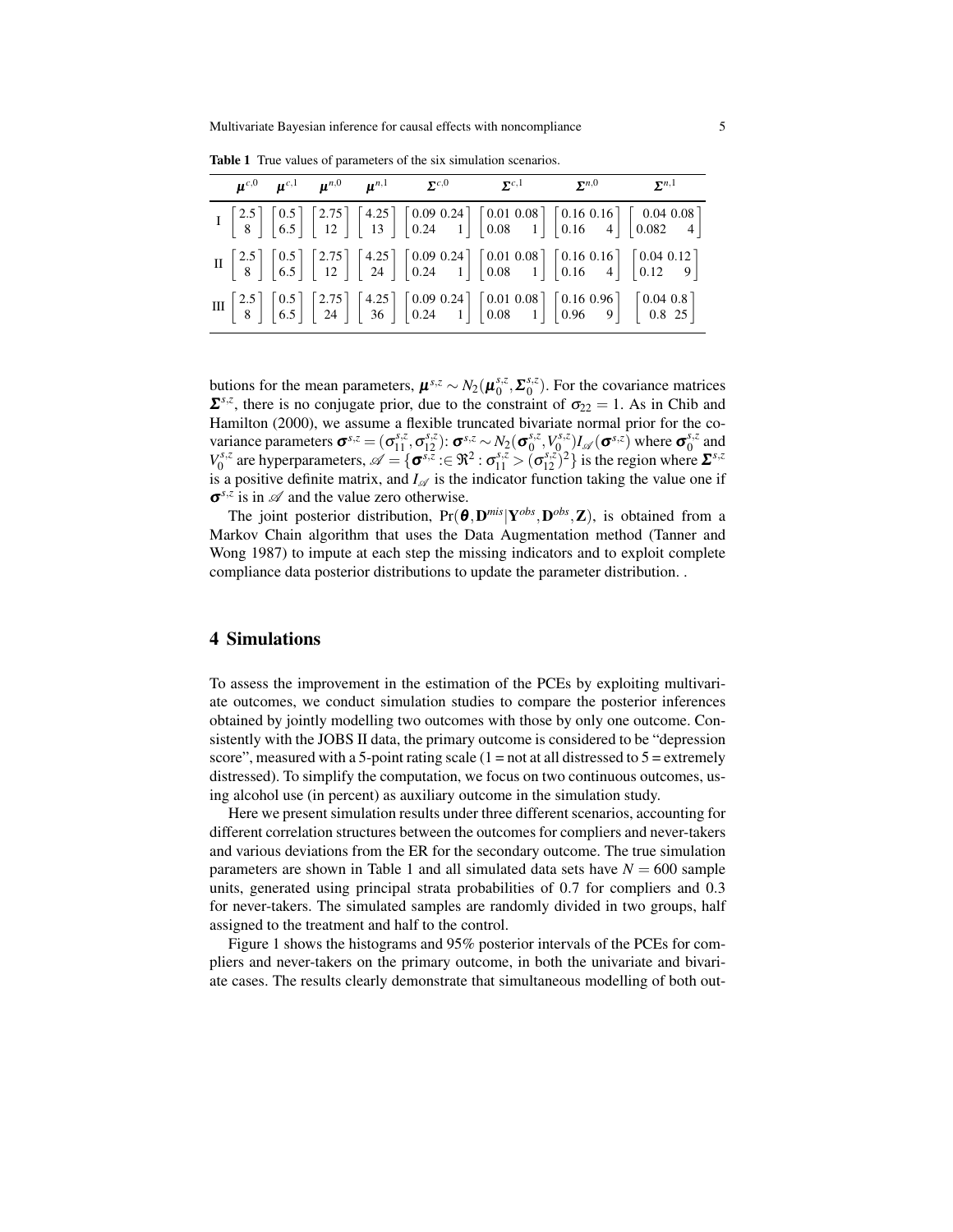

Fig. 1 Simulation Results: Histograms and 95% Posterior Intervals of PCEs for Compliers and Never-Takers.

comes significantly reduces posterior uncertainty for the causal estimates, providing considerably more precise estimates of the PCEs for compliers and never-takers.

In addition, the histograms in the upper and lower panels of Figure 1 suggest that the posterior distributions of the PCEs are much more informative in the bivariate case. Specifically, histogram (I)s show that the posterior distributions of the PCEs for compliers and never-takers are somewhat flat in the univariate approach, but become much tighter in the bivariate case. The improvement is even more dramatic in scenario (II) and (III), where the histograms show that posterior distributions of the PCEs for compliers and never-takers are bimodal in the univariate case, but both become unimodal in the bivariate case. Biases and MSEs (based on posterior mean) were also calculated (not shown here) and suggest that jointly modelling the two outcomes reduces the average biases by more than 64% and the MSEs by more than 79% in these scenarios. Several other scenarios with additional structural assumptions were also examined: magnitude of the improvement varies, and the pattern is consistent with what is described here.

## 5 Application to the JOBS II study

The Job Search Intervention Study (JOBS II) (Vinokur et al., 1995) is a randomized field experiment intended to prevent poor mental health and to promote high-quality reemployment among unemployed workers. The intervention consisted of 5 half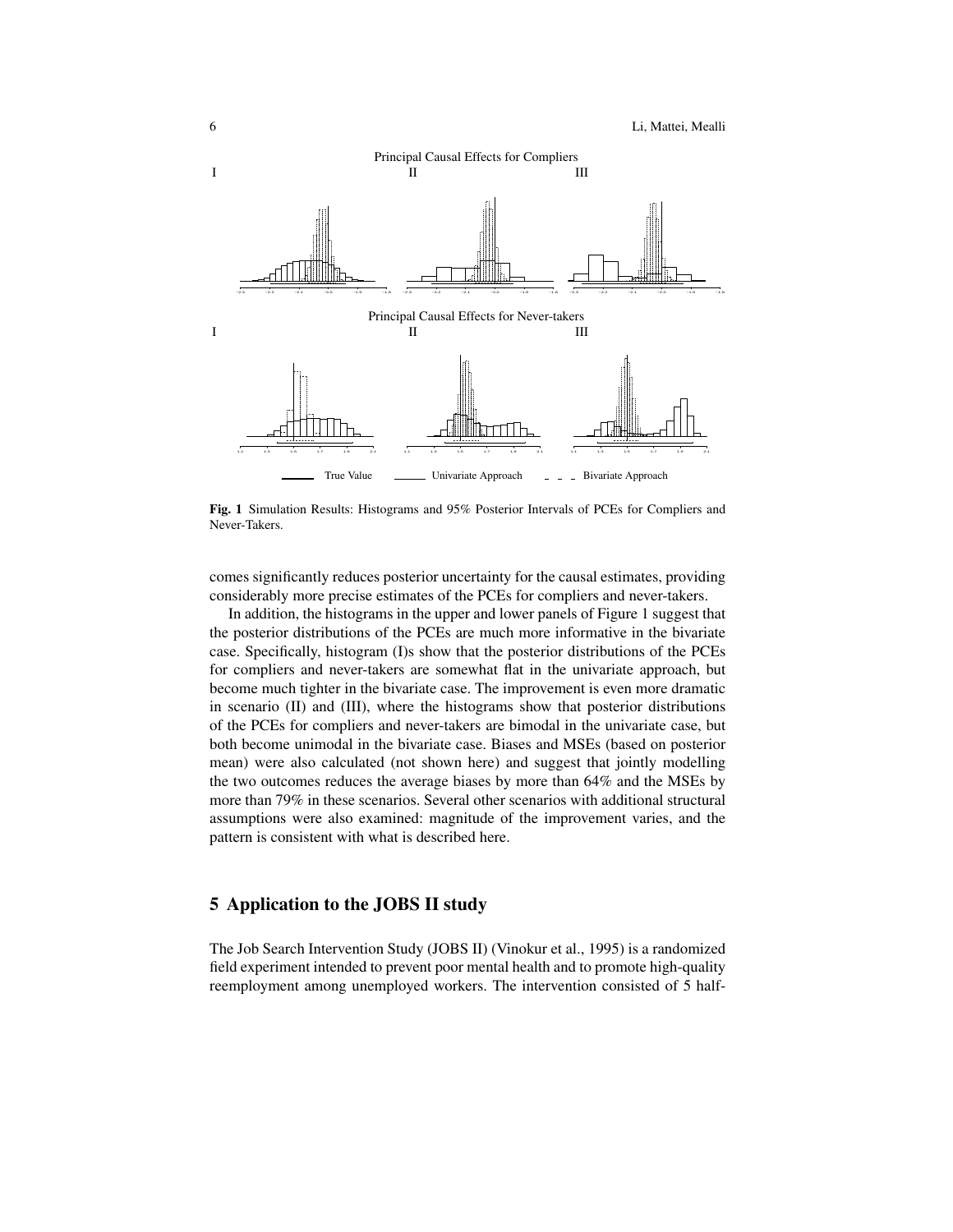Multivariate Bayesian inference for causal effects with noncompliance 7

|                    |                    |          | Bivariate Approach |          | Univariate Approach |          |          |  |
|--------------------|--------------------|----------|--------------------|----------|---------------------|----------|----------|--|
|                    | <b>Without PER</b> |          | With PER           |          | Without ER          |          | With ER  |  |
|                    | $\tau_c$           | $\tau_n$ | $\tau_c$           | $\tau_n$ | $\tau_c$            | $\tau_n$ | $\tau_c$ |  |
| Mean               | $-0.135$           | $-0.192$ | $-0.211$           | $-0.110$ | $-0.207$            | $-0.097$ | $-0.269$ |  |
| <b>SD</b>          | 0.157              | 0.176    | 0.196              | 0.229    | 0.178               | 0.207    | 0.170    |  |
| 2.5%               | $-0.486$           | $-0.526$ | $-0.620$           | $-0.587$ | $-0.573$            | $-0.532$ | $-0.621$ |  |
| 50%                | $-0.122$           | $-0.197$ | $-0.200$           | $-0.100$ | $-0.201$            | $-0.086$ | $-0.262$ |  |
| 97.5%              | 0.143              | 0.179    | 0.144              | 0.306    | 0.123               | 0.281    | 0.045    |  |
| Width $PCI_{0.95}$ | 0.629              | 0.706    | 0.764              | 0.893    | 0.696               | 0.812    | 0.666    |  |

Table 2 Posterior Distributions of PCEs on Depression for Compliers and Never-takers.

Note that PER in the bivariate model is for remployment, whereas ER in the univariate model is for depression.

day job-search skills seminar. The control condition consisted of a mailed booklet briefly describing job-search methods and tips. Our analysis focuses on a sample of 398 subjects who were at high-risk of depression.

Since the treatment condition is only available to the individuals assigned to the intervention in JOBS II, there is no defiers and always-takers. Noncompliance arises in JOBS II because a substantial proportion (45%) of individuals invited to participate in the job-search seminar did not show up to the intervention. Our focus is on estimating causal effects of the intervention on a depression score measured six months after the intervention, relaxing ER, but using reemployment status as secondary outcome. ER on depression may be controversial, because, for example, never-takers randomized to the intervention might feel more demoralized by inability to take advantage of the opportunity. We use reemployment status as secondary outcome.

Table 2 reports summaries of the posterior distributions of PCEs for compliers and never-takers on depression in the bivariate (columns 1 through 4) and univariate (columns 5 through 7) case. Although the benefits of the bivariate approach are not pronounced, jointly modelling the two outcomes improves inference: the bivariate approach (without PER) provides more precise estimates of the PCEs for compliers and never-takers, and tighter 95% posterior credible intervals. Also it is worth noting that the bivariate approach leads to posterior distributions of  $\tau_c$  and  $\tau_n$  cantered at different means and medians. In the light of the simulation results, which show that jointly modelling two outcomes generally reduces the average biases, these findings make the bivariate estimates more faithful, suggesting that the univariate estimates may be affected by larger biases.

### 6 Discussion

We develop a Bayesian parametric bivariate model that exploits multiple outcomes of different types to improve the estimation of weakly identified causal estimands.